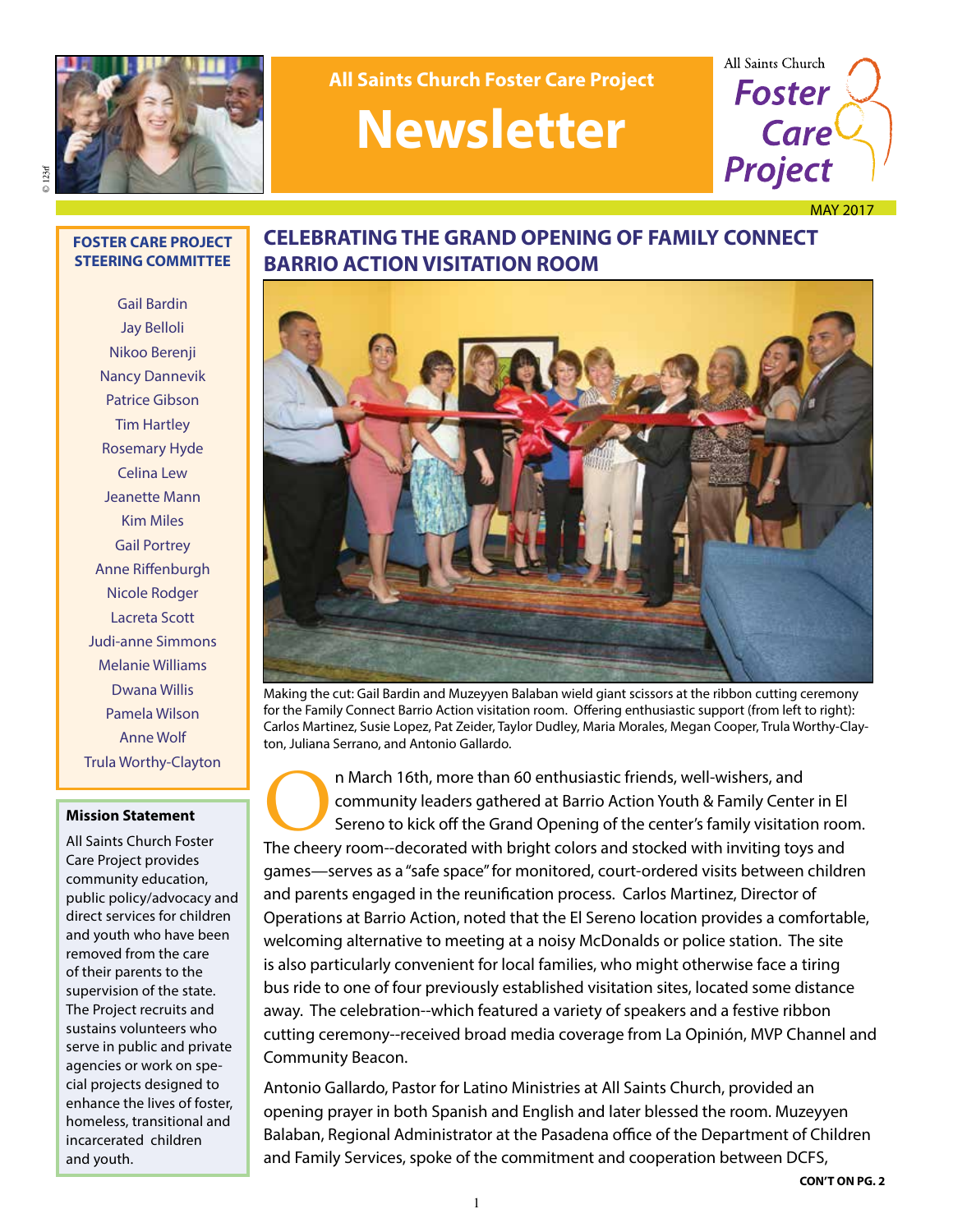## **PLEASE JOIN US FOR A FOSTER CARE/ ADOPTION RECEPTION**



Foster Care Project and its partnering agencies, Five Acres and RaiseAChild, will celebrate Foster Care Awareness Month on Sunday, May 21, with a reception for those wishing to learn more about the foster/adopt process. The reception will be held in the Guild Room from 12:30 p.m. to 2:00 p.m. Staff from Five Acres and RaiseAChild will be on hand to present a brief program, respond to questions, and help prospective parents take the first step toward becoming foster/adopt families. Foster/Adopt Coordinator Beth Gertmenian says, "Whether you are ready to initiate the process or tiptoeing around the edges, we hope you'll join us on May 21st to gain helpful information and support.

For further details contact: **inbox@fostercareproject.org**

**"If the government or those who are in power [want] to make the foster care system better, what they should do is just ask a foster kid. ... They can tell you exactly what they need. What they need is what most children and even teens need ... Someone who cares about them, someone who will listen to them and hold them when they are scared. What they need is what any child needs ... a family who loves them."**

**LUIS**<br>Former foster youth, Massachusetts

#### **CON'T FROM PG.1**

All Saints Church Foster Care Project, Pasadena Family Connect and Barrio Action—an ongoing community partnership that helped make the vision of the visitation room a reality. Taylor Dudley, Los Angeles County Children's Deputy (representing the office of Supervisor Hilda Solis) and Susie Lopez, City of Los Angeles Field Deputy (representing the office of Councilmember Jose Huizar) conveyed the support of their offices, citing the beneficial nature of the project for their respective constituents and the community as a whole.



**A threefold cord is not easily broken:** Coach-monitors Megan Cooper and Pat Zeider flank parent Maria Morales at the Grand Opening of Family Connect Barrio Action's visitation room; Morales spoke movingly of her efforts to secure a better life for her young daughter.

Coach-monitors Megan Cooper and Pat Zeider shared heartwarming stories about helping separated families to reconnect and heal, while Maria Morales, mother of a 6-year-old, spoke movingly of her efforts to fulfill DCFS requirements "to give my daughter the life she's entitled to." Recently, when ending a visit, Megan Cooper said, "Goodbye room." But Maria Morales's exuberant young daughter had the last word. "I love you, room," she said.

For information on how to become a volunteer coach-monitor in the family reunification process contact: **inbox@fostercareproject.org**

> Foster Kids Are **Our Kids**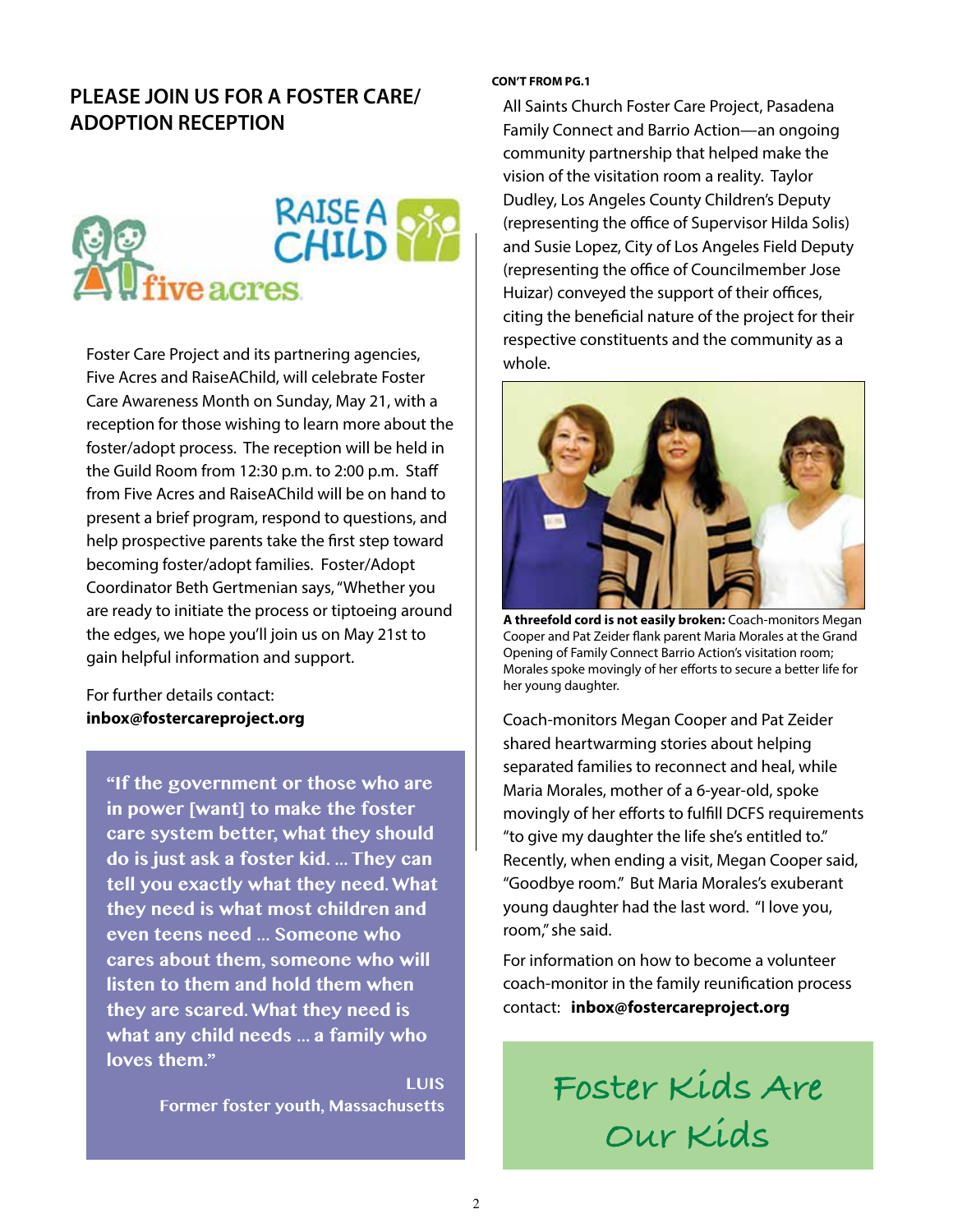# **Foster Care Project Birthday Clu<sup>b</sup>**



## **NATIONAL CONGRESS OF BLACK WOMEN, INC., SAN GABRIEL CHAPTER HONORED FOR ITS SUPPORT OF FCP'S BIRTHDAY CLUB**

On December 10, 2016, Foster Care Project presented a commemorative plaque to Judy Matthews, chair and founder of the National Congress of Black Women, Inc., San Gabriel Valley Chapter, in recognition of the organization's community partnership with FCP and ongoing support of FCP's Birthday Club. The presentation took place at the chapter's annual Christmas party, which was held at the Pasadena Historical Society.

For more than a decade, the Birthday Club has supplied gifts to Pasadena area foster youth who might not otherwise receive a birthday present. The past year saw a dramatic rise in the need for contributors, and National Congress of Black Women, Inc., San Gabriel Valley Chapter stepped into the gap, providing five gifts a month to children enrolled in the program. In addition, all children receiving these birthday gifts were sent Christmas gifts as well as backpacks by members of the chapter —a total of 60 Christmas presents and 60 backpacks.

The National Congress of Black Women, Inc., San Gabriel Valley Chapter is a 501(c)(3) non-profit organization



**An award-winning smile: Judy Matthews, chair and founder of National Congress of Black Women, Inc., San Gabriel Valley Chapter, accepts a commemorative plaque from FCP'S co-chair Jeanette Mann, in recognition of the chapter's ongoing support of the Birthday Club.**

dedicated to the education, economic and cultural development of African American women, their families, and the community, inclusive of all people. FCP is profoundly grateful for chapter members' contributions to the Birthday Club and their tangible demonstration of love and support to some of our community's most vulnerable children.

For more information on how to provide a child with a gift through the Birthday Club, contact: **inbox@fostercareproject.org**



**Santa's sleigh was busy, so an SUV was pressed into service!** The National Congress of Black Women, Inc., San Gabriel Valley Chapter provided 60 Christmas gifts and 60 backpacks to children enrolled in FCP's Birthday Club.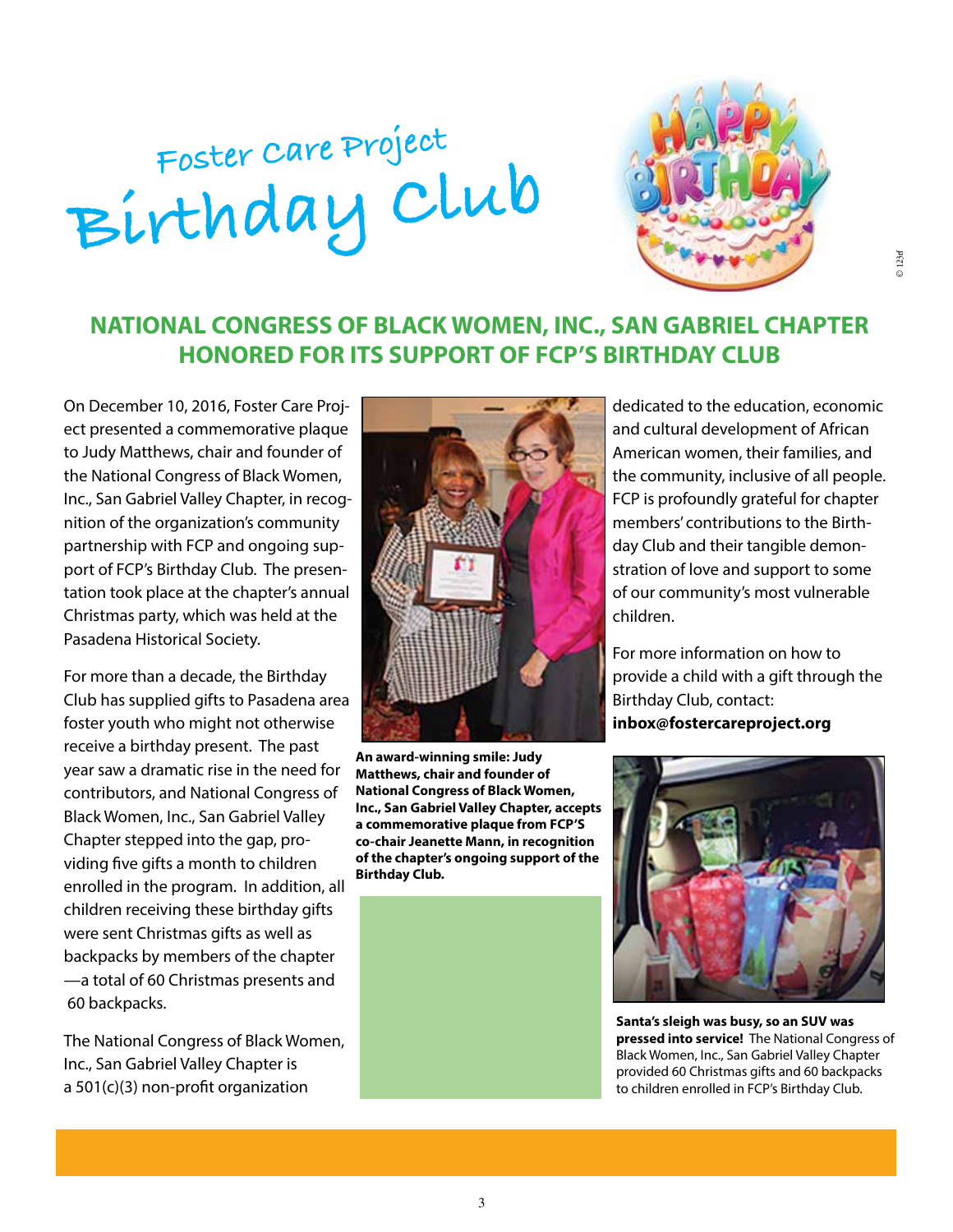## *FCP VOLUNTEERS IN ACTION*



### **SERVING UP BREAKFAST AND CARING AT MY FRIEND'S PLACE**

**Breakfast of Champions:** My Friend's Place volunteers Kim Brorby, Nancy Dannevik, Susan Flaming, Carli Simons, Steve Brorby and Sarah King.

On January 31, Foster Care Project volunteers rolled up their sleeves and once again brought their breakfast-making skills to My Friend's Place, a comprehensive, professionally-staffed Resource Center for homeless young people. Approximately fifty youth enjoyed a meal of sizzling bacon and sausages, fluffy pancakes drenched in syrup and butter, and thirst-quenching juice and milk. As FCP volunteer Nancy Dannevik points out, "At the end of the month the young people are often down to their last dollar and are especially thankful for the hot breakfast." Six FCP volunteers cooked and served the meal and received grateful and polite thank-yous from the staff and clients. Nancy reports, "It's 'all you can eat'--until everything is gone." She adds, "We volunteers always feel energized as we pack up."

The mission of My Friend's Place, located in Hollywood, is to "assist and inspire homeless youth to build self-sufficient lives." The

organization strives to reduce the barriers (psychological, physical, and social) that often discourage at-risk adolescents from seeking and accepting social services help. Development of trust plays a key role. A variety of therapeutic interventions are employed, including but not limited to:

- 1) trauma-informed care to address issues of abuse, abandonment and neglect;
- 2) a strength-based approach to foster dignity, self-worth and empowerment;
- 3) harm reduction education to promote safety and reduce high risk behaviors.

We salute our FCP volunteers who consistently act with caring and commitment on behalf of the young people at My Friend's Place.

For information on how to volunteer at My Friend's Place or to participate in one of many other FCP volunteer opportunities, contact: **inbox@fostercareproject.org**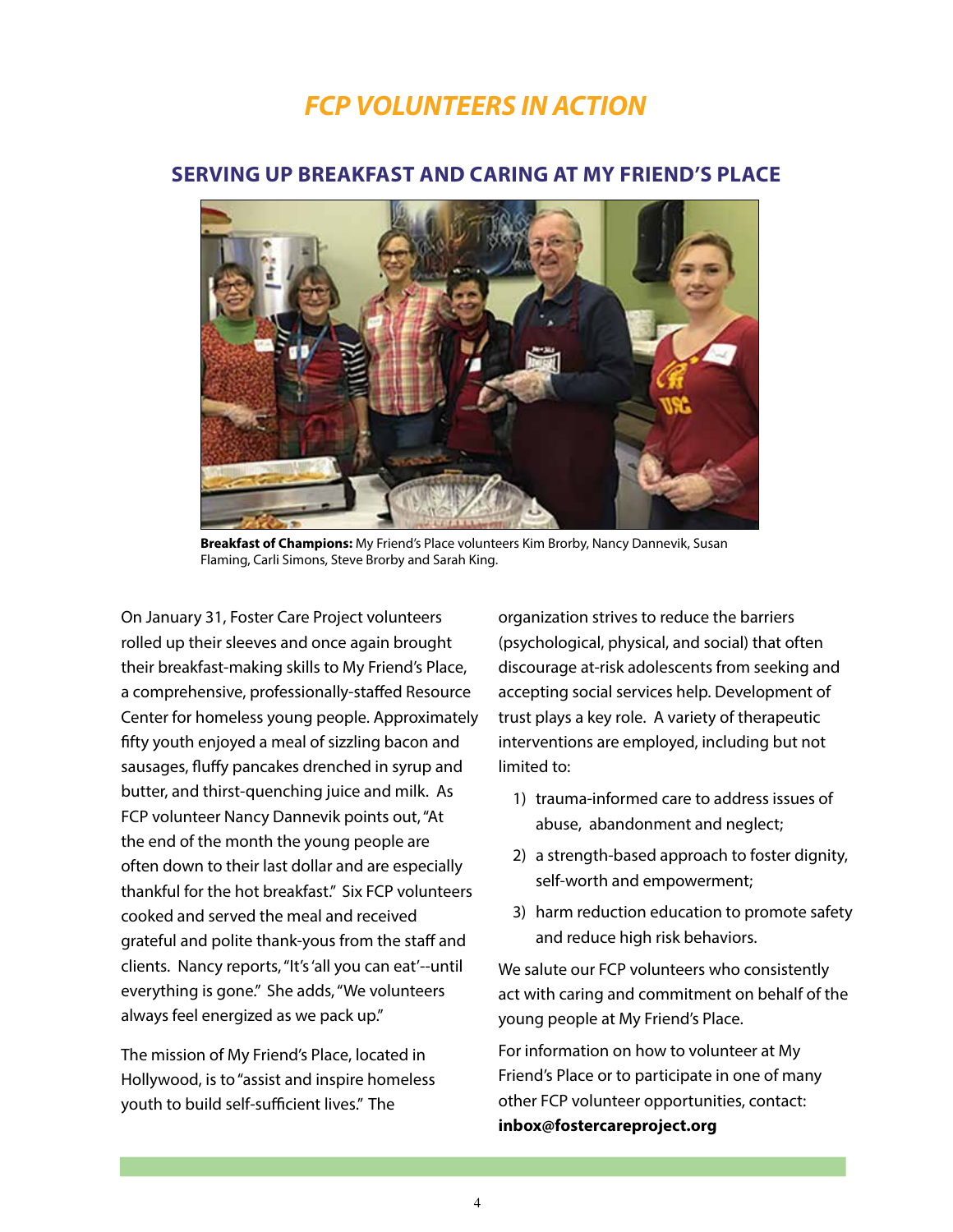

## A Bounty of Easter Baskets





**For some bunny special:** an FCP Easter basket is chock-full of baby toys and supplies, a cuddly stuffed animal, and a special "Patsy blanket."

One week before Easter, volunteers with FCP's Adopt a Child Abuse Case Worker Program spent a busy, funfilled morning stuffing baskets for 38 children (infants through older teens) on the caseload of "adopted" DCFS caseworker Sylvia Cortez. The personalized baskets were filled with

age-appropriate goodies--stuffed animals, lotions, candy, clothing, art supplies, Dr. Seuss books and more—all donated by FCP steering committee members and community supporters.

A special donation came from longtime Pasadena resident Patsy Robeck, a retired Huntington Hospital nurse and mother of four grown boys, who provided handmade blankets, five of which were tucked into Easter baskets for babies and toddlers. (Another 17 "Patsy blankets" were earmarked for DCFS infant emergency packs). Patsy's family history helped shape her awareness and concern for the needs of vulnerable children. Her mother, Priscilla, spent almost 10 years in the Texas State Orphanage, from approximately age six to 16 (during the 1930s to early 1940s). Patsy says, "When she grew up, my mother was always helping someone. She would be pleased to know I've contributed these blankets to the Foster Care Project."



**Sew special!** Pasadena resident Patsy Robeck sat down at her sewing machine and created 22 homemade blankets to be used in infant and toddler Easter baskets as well as DCFS emergency packs.

Many thanks to Patsy and to all our contributors who helped ensure that some wonderful Easter bunny deliveries took place this year!



For Volunteer **Opportunities** visit our website: www.fostercareproject.org or email inbox@fostercareproject.org